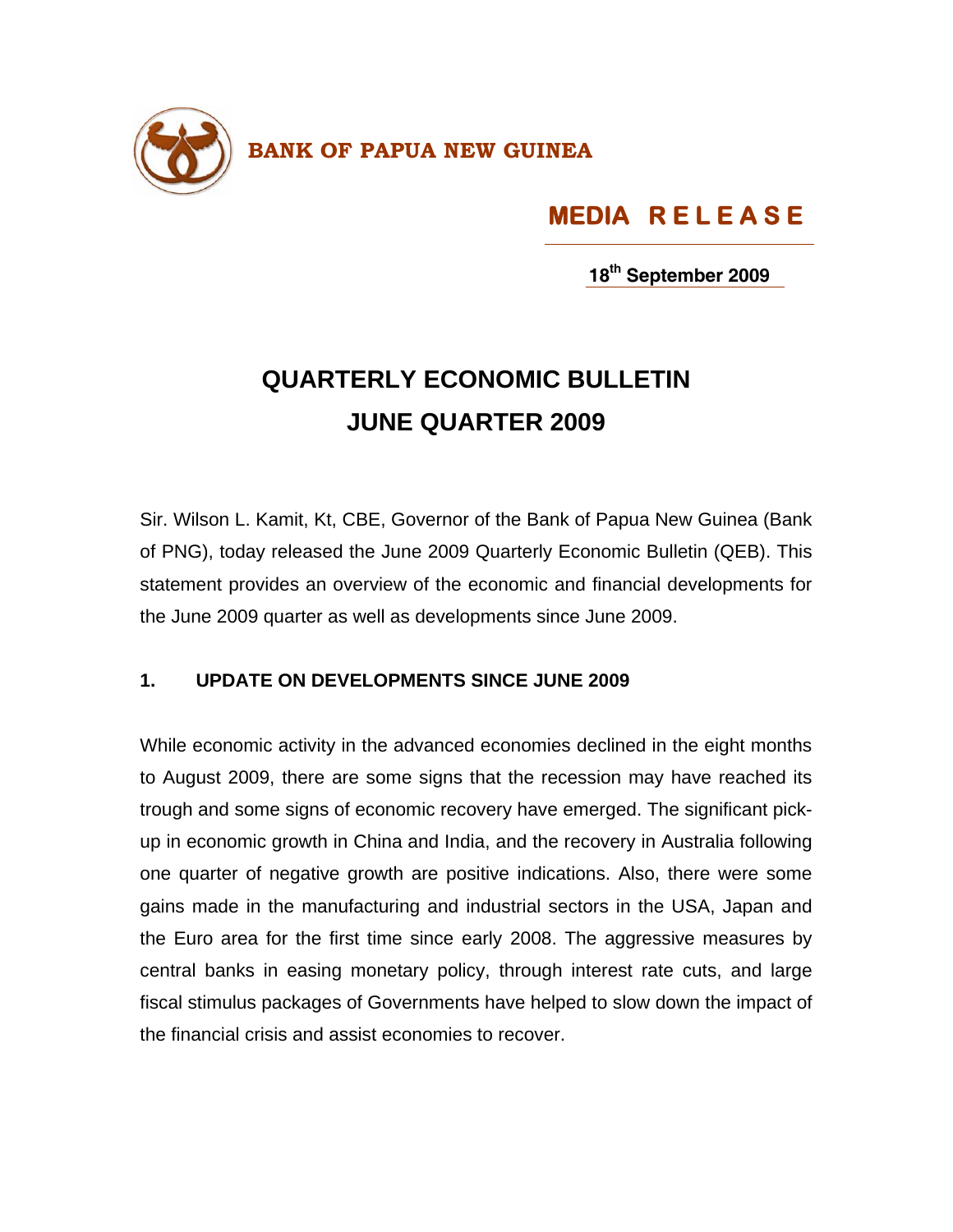For the Papua New Guinea economy, lower demand for its exports has translated to declines in export prices and values and consequently, a lower trade account surplus in the first six months of 2009 compared to the corresponding six months of 2008. The annual consumer price index headline inflation rate has progressively declined over the quarters from the high of 13.5 percent in the September quarter of 2008 to 6.7 percent in the June quarter 2009. While domestic demand contributed to the increase, the lower rate of increase can be attributed to lower fuel prices and foreign inflation, and, to an extent, aided by the lag effect of the appreciation of the Kina against the US and Australian dollars in late 2008.

Although the lower rate of inflation is a favourable development, the Bank is mindful of the upside risks to inflation that could come from a weaker kina, domestic demand, and increased government spending, especially a fast drawdown of the trust account funds and domestic demand. The Bank therefore continued to maintain the monthly Kina Facility Rate (KFR) at 8.0 percent in September 2009.

Commercial banks' Indicator Lending Rates (ILR) spreads are at 10.95-11.95 percent at the end of June 2009 the same as at the end of March 2009, and remain unchanged to 08<sup>th</sup> September 2009. Domestic interest rates as reflected mainly by the 28 day Central Bank Bill (CBB) rate stabilized between 6.5 and 7.0 percent, while credit to the private sector continued to grow but at a lower rate.

The level of gross foreign exchange reserves increased from US\$2,263.7 (K6,118.1) million at the end of June 2009 to US\$2,324.6 (K6,316.8) million as at 17<sup>th</sup> September 2009.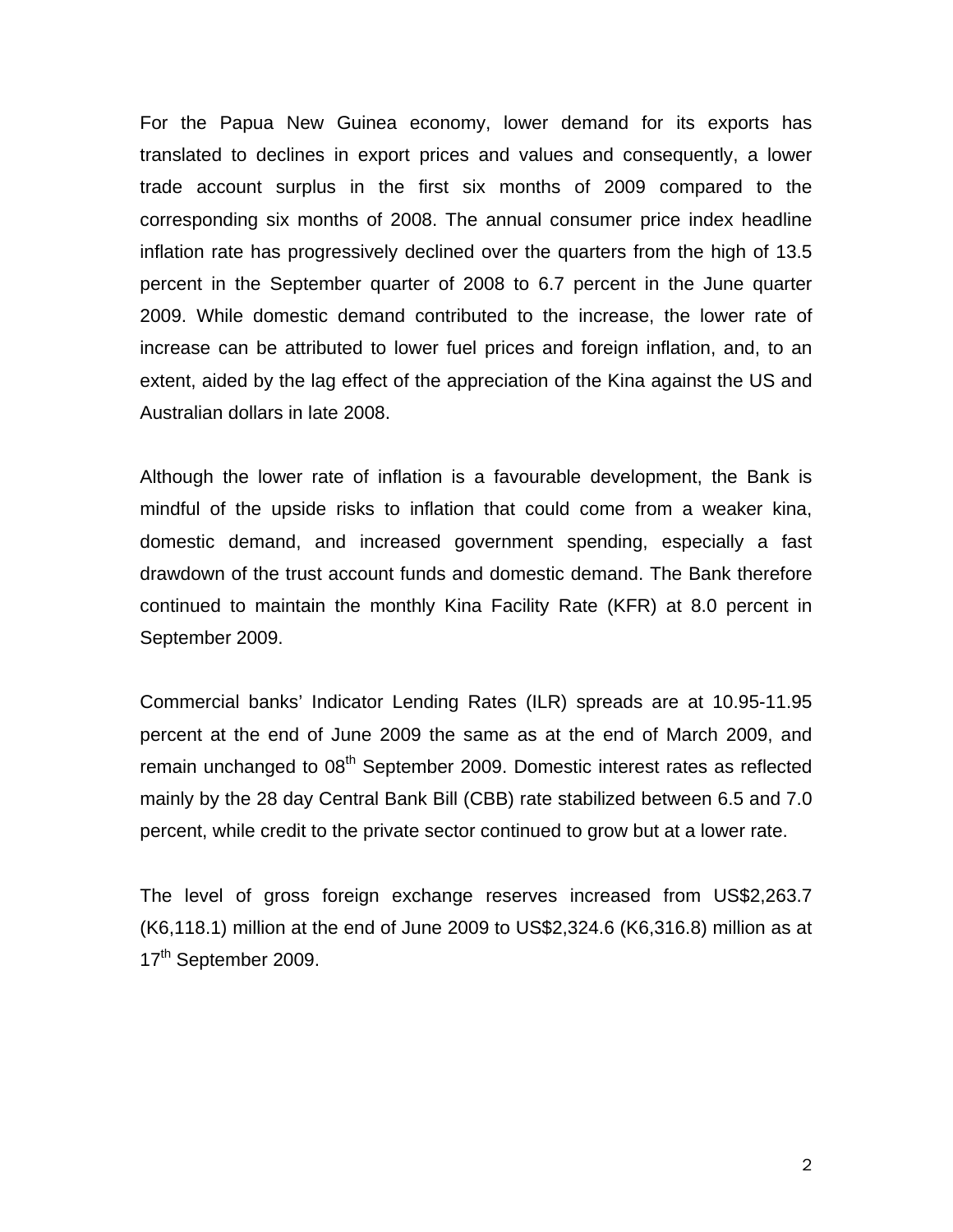## **2. OVER VIEW OF THE DEVELOPMENTS IN THE JUNE QUARTER OF 2009**

 Economic indicators available to the Bank of Papua New Guinea (the Bank) show that growth in the domestic economy slowed down in the second quarter of 2009, mainly due to the impact of the global recession. Declines in export commodity prices and production resulted in lower mineral and agricultural exports and led to a significant current account deficit and lower government revenue. The deficit in the current account was, however, more than offset by a surplus in the capital and financial accounts to result in an overall balance of payments surplus. A lower increase in the total level of employment in the June quarter 2009 and a decline in total nominal value of sales in the private sector in the first quarter of 2009 are also indicative of the slowdown in economic activity. Growth in the economy was driven domestically by high Government expenditure and increase in lending to the private sector, although at a lower rate. Inflation slowed down to 6.7 percent in the June quarter of 2009 compared to 10.2 percent in the previous quarter. The average kina exchange rate continued its downward trend in the June quarter, depreciating against most major currencies. The Bank, therefore maintained a tight monetary policy stance in the first half of 2009 to consolidate its effort in stabilizing prices.

Data obtained from the Bank's Business Liaison Survey (BLS) show that the total nominal value of sales in the private sector declined by 12.0 percent in the March quarter of 2009, compared to a decline of 15.3 percent in the December quarter of 2008. Excluding the mineral sector, sales declined by 14.3 percent in the March quarter, compared to a decline of 9.4 percent in the December quarter. By sector, all sectors recorded declines, except the building and construction and the financial/business and other services sectors. By region, all regions recorded declines, except the Islands region.

The Bank's Employment Index shows that the aggregate level of employment in the formal private sector increased by 1.1 percent in the June quarter of 2009,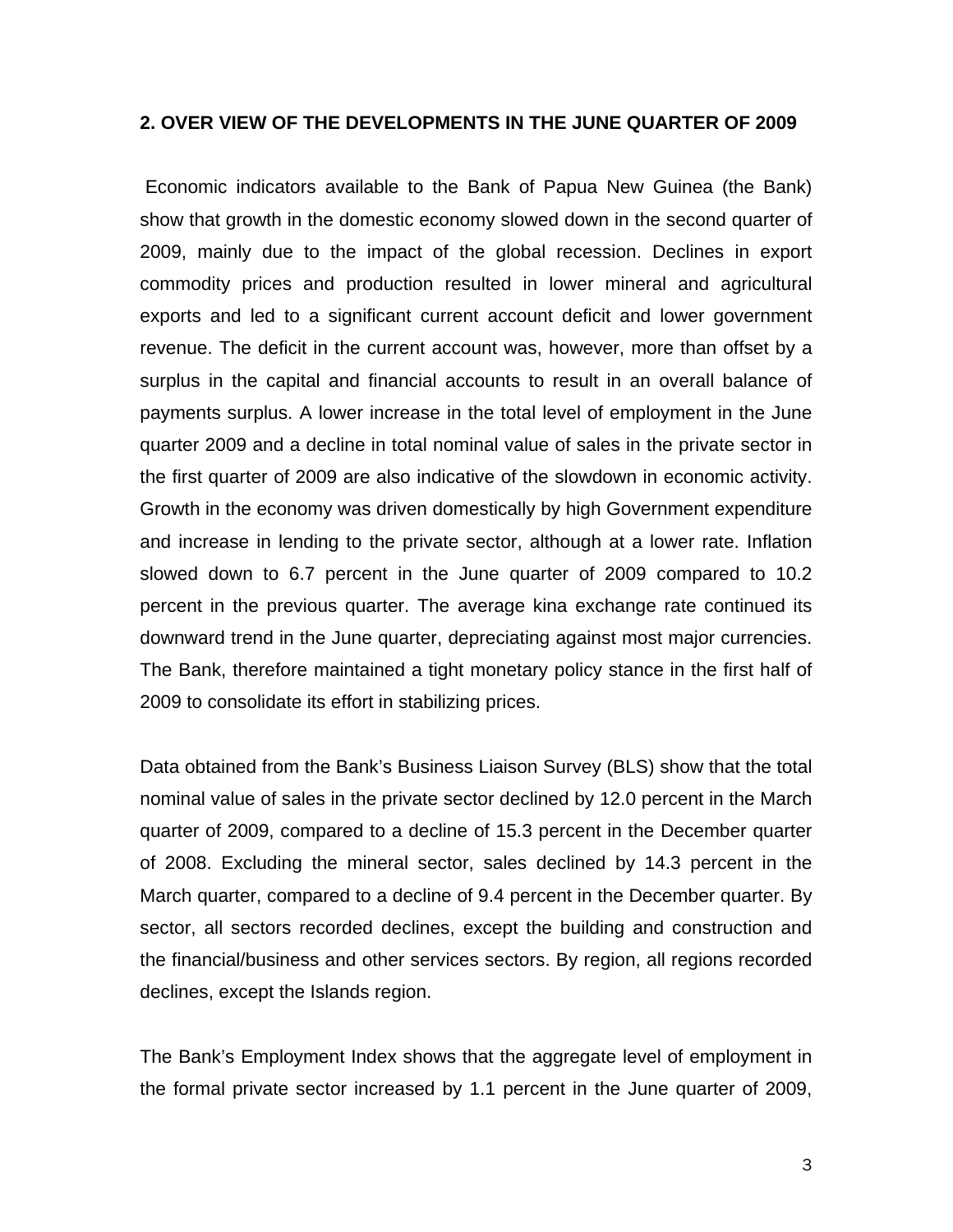compared to an increase of 1.7 percent in the March quarter. Excluding the mineral sector, the level of employment increased by 1.2 percent in the June quarter, compared to an increase of 2.4 percent in the previous quarter. By industry, the level of employment increased in the agriculture/forestry/fisheries, building and construction, wholesale, mineral and finance/businesses and others services sectors, which more than offset declines in the transportation, manufacturing and retail sectors. By region, all regions recorded increases, except the Southern and Islands regions. Over the twelve months to June quarter 2009, the level of employment increased by 3.8 percent, compared to an increase of 6.0 percent over the twelve months to March quarter. Excluding the mineral sector, the level of employment increased by 3.9 percent over twelve months to June 2009, compared to an increase of 6.1 percent over the twelve months to the March quarter.

Quarterly headline inflation, as measured by the Consumer Price Index (CPI), was 0.4 percent in the June quarter of 2009, compared to 2.1 percent in the March quarter. Higher prices in the 'Rents, council charges & fuel/power', 'Transport and communication', 'Drinks, tobacco and betelnut', Food, and Miscellaneous expenditure groups contributed to the increase. Annual headline inflation was 6.7 percent in the June quarter of 2009, compared to 10.2 percent in the March quarter of 2008. The largest increases were recorded in the 'Miscellaneous', 'Drink, tobacco and betelnut' and 'Food' expenditure groups. The lower rate of increase can be attributed to lower fuel prices and foreign inflation, and, to an extent, aided by the lag effect of the appreciation of the Kina against the US and Australian dollars in late 2008. By region, all urban areas recorded quarterly and annual price increases in the June quarter of 2009. Annual trimmed-mean inflation was 5.0 percent in the June quarter of 2009, compared to 7.9 percent in the March quarter.

In the June quarter of 2009, the daily average kina exchange rate depreciated against the US dollar by 2.0 percent to 0.354, the Australian dollar by 14.3

4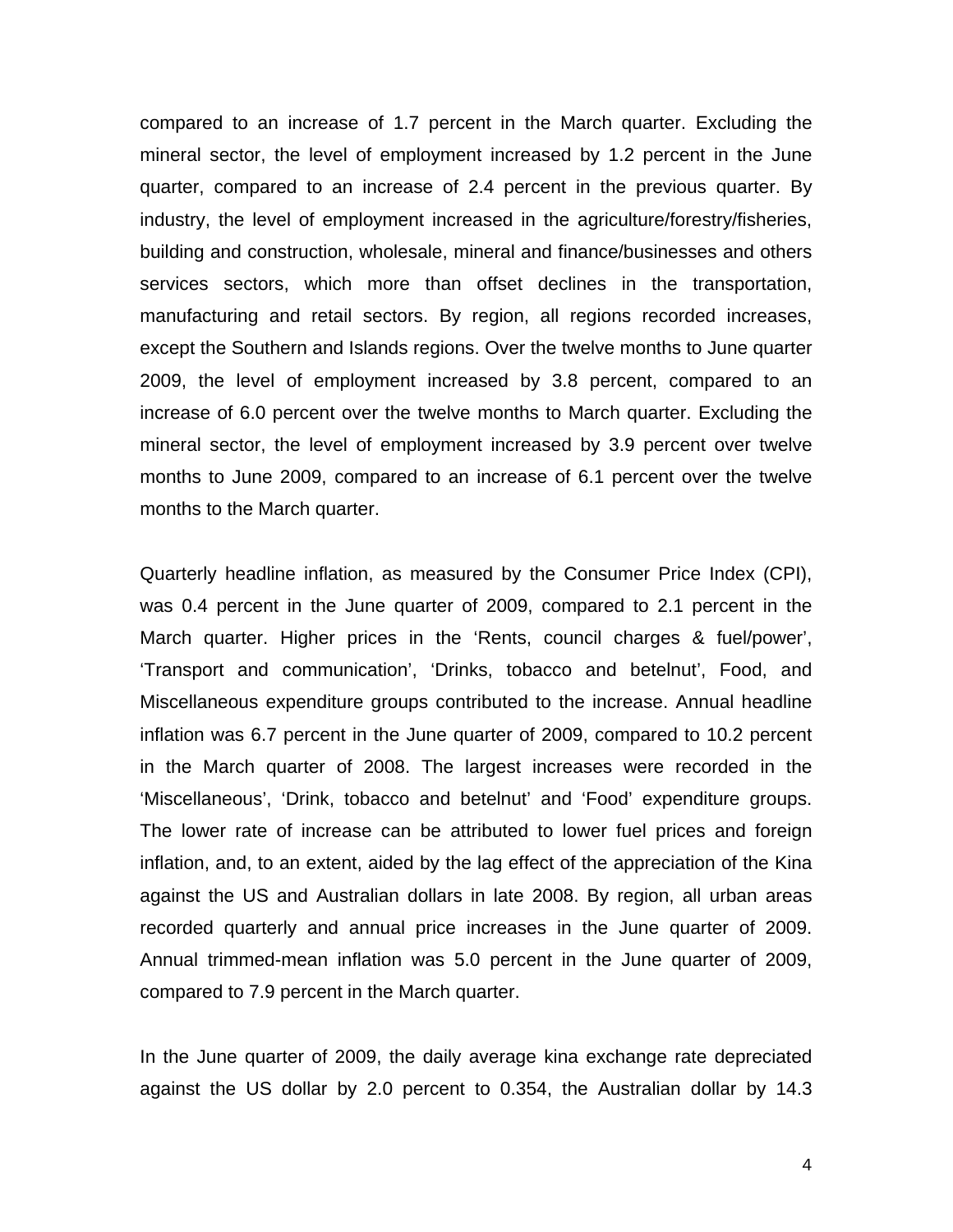percent to 0.466, pound sterling by 9.2 percent to 0.229, and the euro by 6.0 percent to 0.260. The kina appreciated against the Japanese yen by 2.2 percent to 34.455. These movements resulted in the daily average Trade Weighted Index (TWI) depreciating by 8.4 percent during the June quarter.

Lower international prices for most mineral and agricultural export commodities resulted in the weighted average kina price of Papua New Guinea's exports declining by 23.2 percent in the June quarter of 2009, compared to the corresponding quarter of 2008. There was a 23.6 percent decline in the weighted average kina price of mineral exports, with lower prices for crude oil and copper. For the agricultural, forestry and marine product exports, the weighted average kina price declined by 21.5 percent, due to lower prices of coffee, cocoa, palm oil, copra oil, copra and rubber.

There was an overall surplus of K664 million in the balance of payments for the first six months of 2009, compared to a lower surplus of K648 million in the corresponding period of 2008. This was the result of a surplus in the capital and financial accounts more than offsetting a deficit in the current account.

The current account recorded a deficit of K361 million in the first six months of 2009, compared to a surplus of K1,185 million in the corresponding period of 2008. This outcome was the result of a significantly lower trade account surplus and net transfer receipts which was more than offset by a deficit in the service and income accounts.

The capital account recorded a net inflow of K48 million in the first six months of 2009, an increase of 29.7 percent from the corresponding period of 2008. This reflected higher capital transfers by donor agencies for project financing.

The financial account recorded a net inflow of K928 million in the first six months of 2009, compared to a net outflow of K635 million in the corresponding period of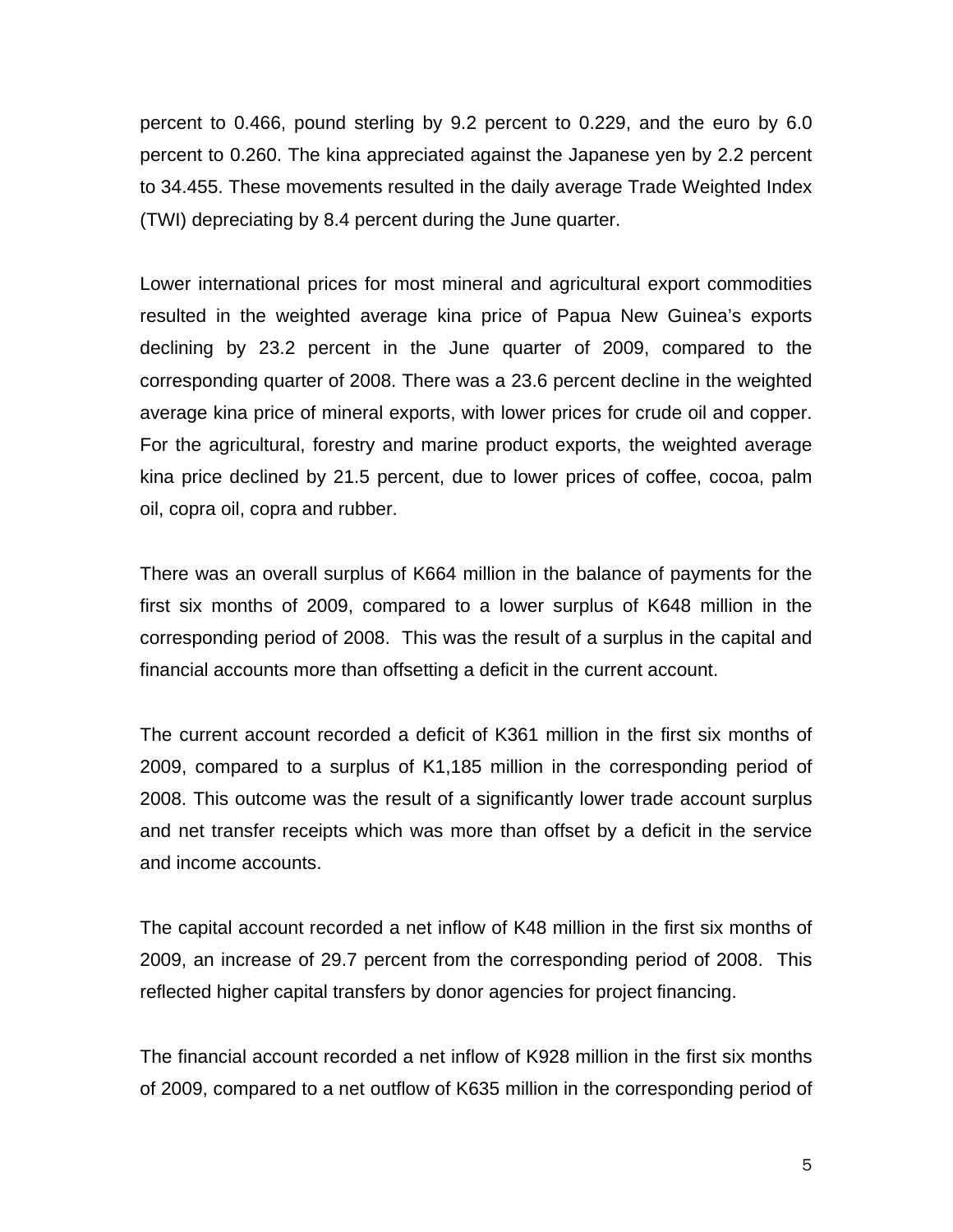2008. This outcome reflected a higher net inflow from direct investments mainly due to share placements by a resident mineral company to raise capital for ongoing capital and operating expenditure, and investments in financial derivative instruments through hedge arrangements. These more than offset net outflows from portfolio investments reflecting investments in short-term money market instruments and other investments, combined with lower net loan repayments by the Government. The net outflow from other investments is due to a build-up in the net foreign assets of the banking system and foreign currency account balances of resident mineral companies.

The level of gross foreign exchange reserves at the end of June quarter 2009 was K5,985.2 (US\$2,263.7) million, sufficient for 10.3 months of total and 14.1 months of non-mineral import covers.

The Bank of Papua New Guinea maintained a tight monetary policy stance during the June quarter of 2009 with the Kina Facility Rate (KFR) kept unchanged at 8.00 percent. The dealing margin for the Repurchase Agreements (Repos) was maintained at 100 basis points on both sides of the KFR. Domestic interest rates for short-term securities, particularly Central Bank Bill (CBB) and commercial bank lending and deposit rates increased during the June quarter of 2009.

The Bank continued to utilise Open Market Operation (OMO) instruments in the conduct of monetary policy over the June quarter of 2009. The CBB auction was utilised to diffuse excess liquidity from the banking system together with the issuance of the Government Treasury bills. The commercial banks also used the interbank market to meet their daily liquidity needs. The Cash Reserve Requirement (CRR) and the Minimum Liquid Assets Ratio (MLAR) of commercial banks were maintained at 3.0 percent and 25.0 percent, respectively, over the June quarter.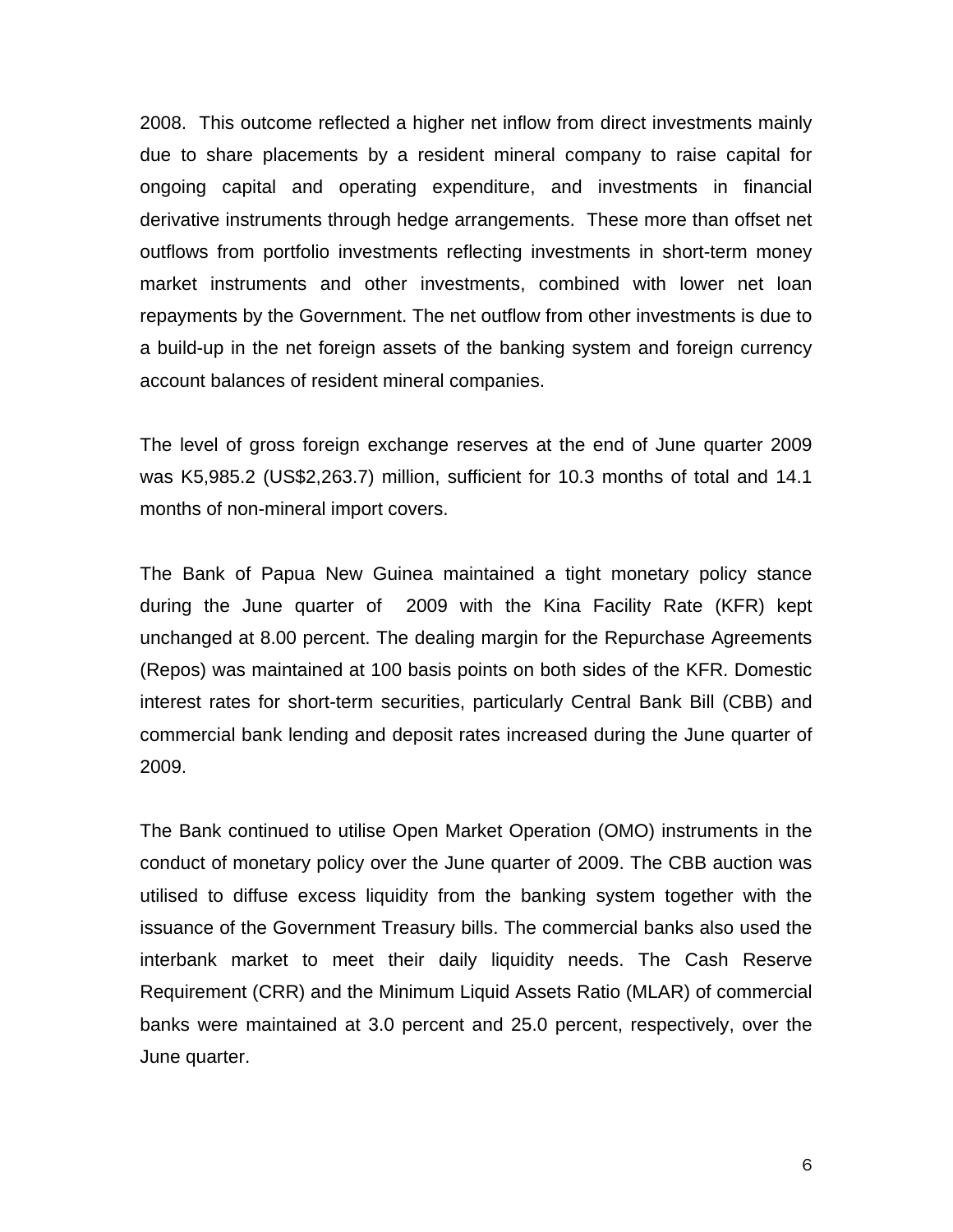The average level of broad money supply (M3\*) increased by 4.1 percent in the June quarter of 2009, compared to an increase of 2.3 percent in the March quarter. This outcome was mainly due to an increase of 8.1 percent in average net foreign assets of depository corporations and an increase of 3.6 percent in average net private sector credit, which more than offset a decline of 60.2 percent in average net claims on the Central Government. Net domestic claims outstanding, excluding advances to the Central Government and outstanding loans under the Government's Agricultural export commodity price support schemes increased by 2.9 percent in the June quarter of 2009, compared to an increase of 5.3 percent in the March quarter of 2009.

During the June quarter of 2009, total domestic credit extended by depository corporations to the private sector, public non-financial corporations, Provincial and Local Governments, and other financial corporations, increased by K229.6 million to K6,034.6 million, compared to an increase of K222.4 million in the March quarter of 2009. This was mainly due to an increase of K224.7 million in private sector credit and K7.3 million in claims on public non-financial corporations. The annualised growth in domestic credit, excluding Central Government and advances under the price support schemes was 34.8 percent in the second quarter of 2009.

Preliminary estimates of the fiscal operations of the National Government over the six months to June 2009 showed an overall surplus of K302.2 million, compared to a surplus of K304.4 million in the corresponding period of 2008. This represents 1.4 percent of nominal GDP. The surplus resulted from higher revenue, which more than offset an increase in expenditure.

Total revenue, including foreign grants, during the June quarter of 2009 was K2,626.7 million, 5.4 percent higher than the receipts collected in the corresponding period of 2008. This represents 39.4 percent of the budgeted revenue for 2009.

7